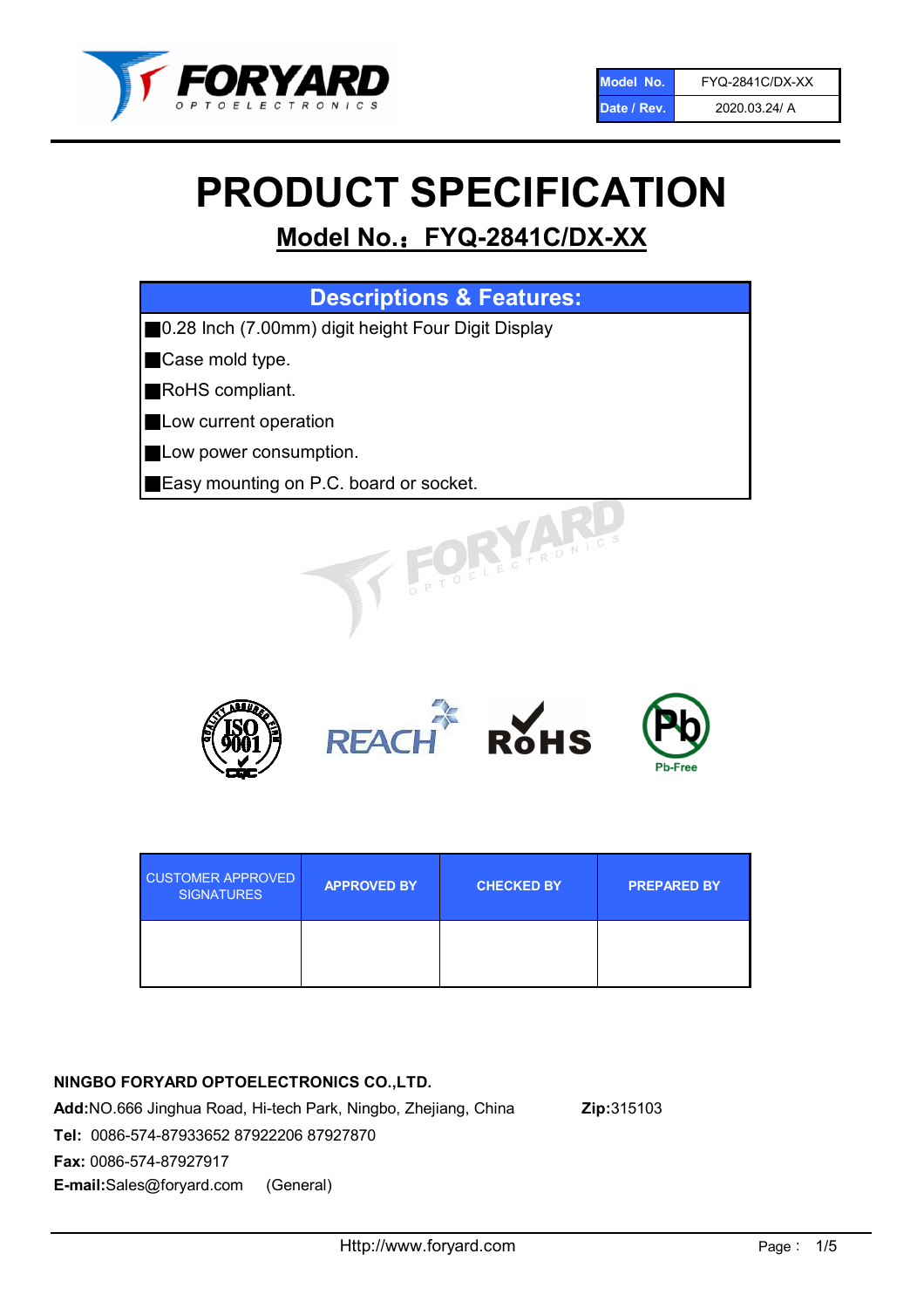

| Model No.   | <b>FYQ-2841C/DX-XX</b> |
|-------------|------------------------|
| Date / Rev. | 2020.03.24/ A          |

# Model No.: FYQ-2841C/DX-XX

#### ■ -XX: REF Surface / Epoxy color

| Color<br><b>Number</b>      |                |                                                   |             |                |
|-----------------------------|----------------|---------------------------------------------------|-------------|----------------|
| REF Surface Color   O White |                | ○ Black  ○ Gray                                   | $\circ$ Red | $\circ$ Green  |
| Epoxy Color                 | I⊖ Water Clear | $\mathbin{\varcap}$ White $\mathbin{\varcap}$ Red | IO Green∶   | $\circ$ Yellow |

#### ■ Mechanical Dimensions



Notes:

- 1. All pins are Φ0.45[.019]mm
- 2. Dimension in millimeter [inch], tolerance is ±0.25 [.010] and angle is ±1° unless otherwise noted.
- 3. Bending≤Length\*1%.
- 4.The specifications,characteristics and technical data described in the datasheet are subject to change without prior notice.
- 5.The drawing is different from the actual one, please refer to the sample.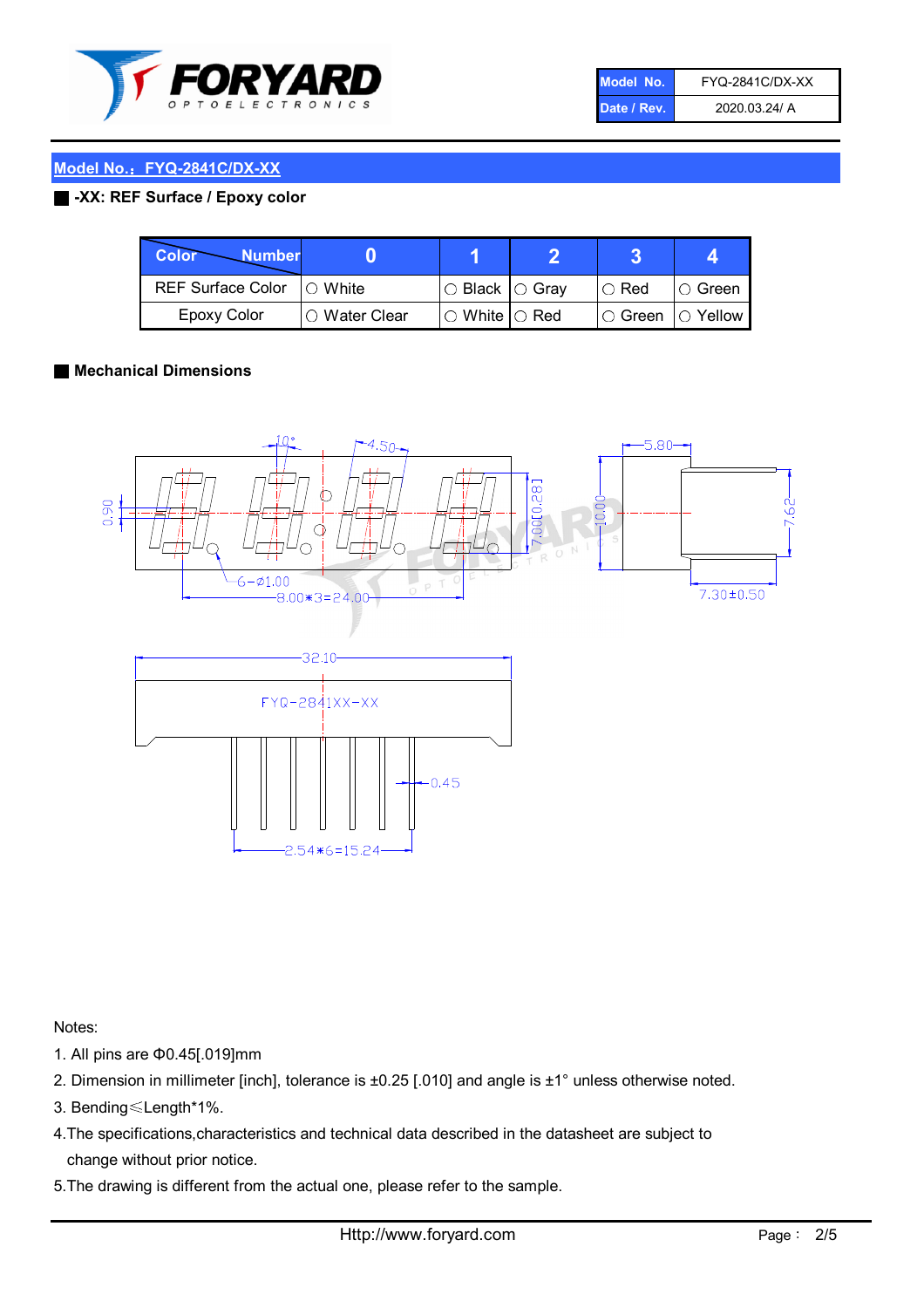

| Model No.   | <b>FYQ-2841C/DX-XX</b> |
|-------------|------------------------|
| Date / Rev. | 2020.03.24/ A          |

# Model No.: FYQ-2841C/DX-XX

# ■ All Light On Segments Feature & Pin Position



■ Internal Circuit Diagrams

FYQ-2841CX



Common Cathode

FYQ-2841DX

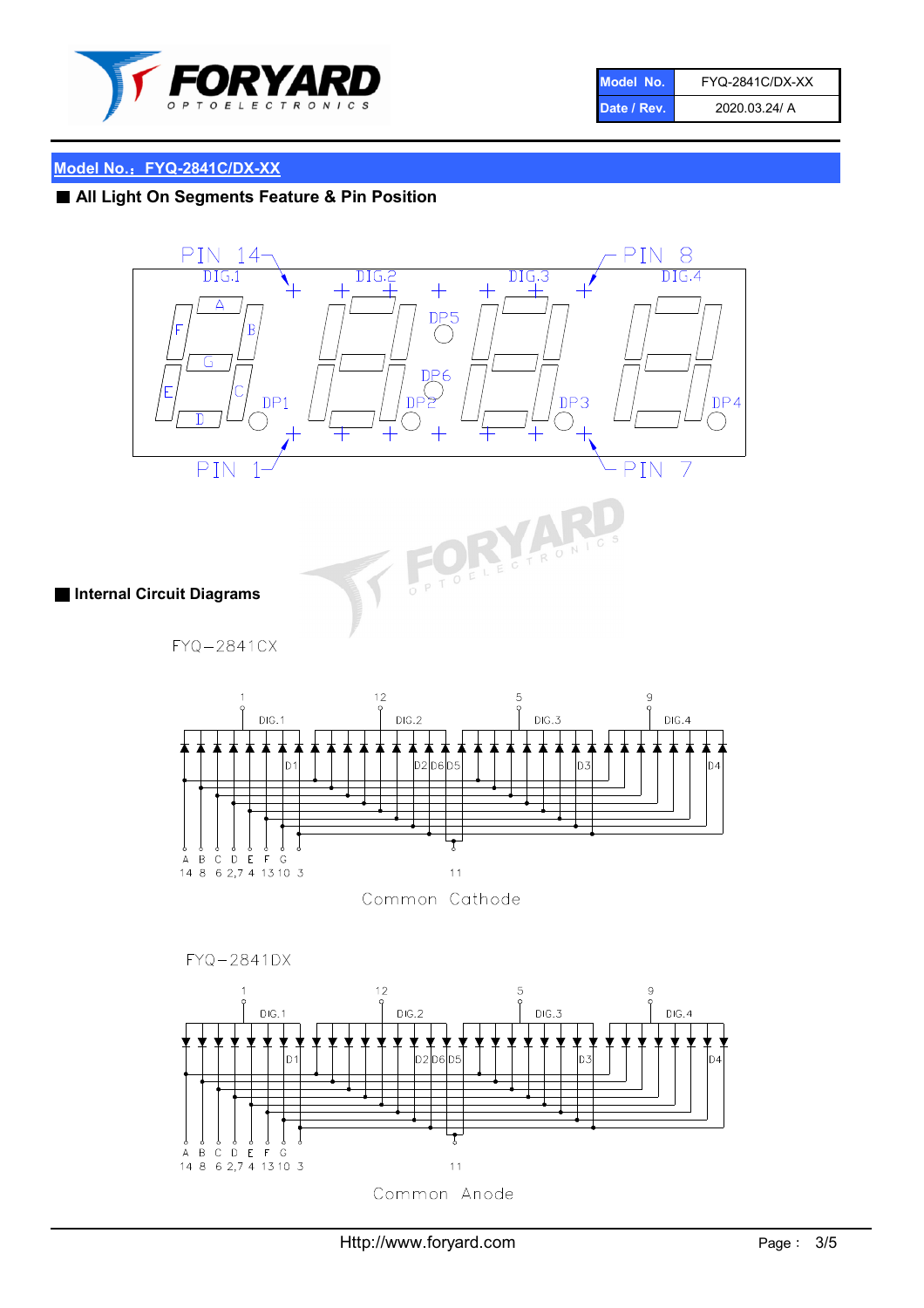

| Model No.   | <b>FYQ-2841C/DX-XX</b> |
|-------------|------------------------|
| Date / Rev. | 2020.03.24/ A          |

(Ta=25℃)

### Model No.: FYQ-2841C/DX-XX

#### Absolute maximum

| solute maximum ratings       |               |                       |              |            | (Ta=25℃)    |
|------------------------------|---------------|-----------------------|--------------|------------|-------------|
| <b>Parameter</b>             | <b>Symbol</b> |                       | <b>Value</b> |            |             |
|                              |               | <b>Test Condition</b> | <b>Min</b>   | <b>Max</b> | <b>Unit</b> |
| Reverse Voltage              | VR            | $IR = 30$             | 5            |            |             |
| <b>Forward Current</b>       | IF            |                       |              | 30         | mA          |
| Power Dissipation            | Pd            |                       |              | 100        | mW          |
| <b>Pulse Current</b>         | Ipeak         | Duty=0.1mS,1KHz       |              | 150        | mA          |
| <b>Operating Temperature</b> | Topr          |                       | $-40$        | $+85$      | °C          |
| Storage Temperature          | Tstr          |                       | -40          | $+85$      | °C          |

#### ■ Electrical-Optical Characteristics

#### ● Color Code & Chip Characteristics:(Test Condition:IF=20mA)

Typ Max S | Hi $\textsf{Red}$  | AlGaInP | 660nm LE 20nm | 2.00 | 2.50 D | Super Red | AIGaAs/DH | 650nm | 20nm | 2.00 | 2.50 E | Orange | GaAsP | 625nm | 35nm | 2.00 | 2.50 A | Amber | GaAsP | 610nm | 35nm | 2.00 | 2.50 Y | Yellow | GaAsP | 590nm | 35nm | 2.00 | 2.50 G Yellow Green AIGaInP | 570nm | 10nm | 2.00 | 2.50 3.00 3.80 3.00 3.80 W | White | InGaN/GaN | X=0.29,Y=0.30 |CCT:9500K| 3.00 | 3.80 UHR Ultra Hi Red  $\vert$  AIGaInP  $\vert$  640nm  $\vert$  20nm  $\vert$  2.00  $\vert$  2.50 UR | Ultra Red | AlGaInP | 635nm | 20nm | 2.00 | 2.50 UE Ultra Orange | AIGaInP | 625nm | 20nm | 2.00 | 2.50 UA Ultra Amber | AIGaInP | 610nm | 20nm | 2.00 | 2.50  $UV$  Ultra Yellow  $\vert$  AlGaInP  $\vert$  590nm  $\vert$  20nm  $\vert$  2.00  $\vert$  2.50  $\text{UG}$  Ultra Yellow Green | AIGaInP | 570nm | 30nm | 2.00 | 2.50 PG | Pure Green | InGaN | 520nm | 36nm | 3.00 | 3.80 30nm 3.00 3.80 30nm 3.00 3.80 10~20 Standard brightness Forward Voltage(VF) Unit:V 15~30 10~20 10~20 625nm GaAsP 590nm **Emitting Color Dice Material** 10~21 610nm Luminous **Intensity** (Iv) Unit:mcd AlGainP 660nm GaAsP GaAsP AlGaAs/DH **Spectral** Line halfwidth (∆λ1/2) Peak Wave Length $(\lambda_{\rm P})$ UB 460nm 635nm AlGaInP AlGaInP AlGaInP InGaN/GaN AlGaInP | 570nm | 10nm | 2.00 | 2.50 | 10~20 30~105 30~135 460nm 520nm Ultra brightness **AlGaInP** AlGaInP 60nm AlGaInP 640nm Segment-to-Segment Luminous Intensity ratio(Iv-M) 1.5:1 610nm 9~20(mw) 350~450 470nm 120~180 120~180 Ultra Blue InGaN/GaN 9~20(mw) 20~50 570nm | 30nm | 2.00 | 2.50 | 20~60 470nm 590nm InGaN/GaN B Blue I InGaN 40~85 60~120~180 40~70

#### Note:

1.Luminous Intensity is based on the Foryard standards.

2.Pay attention about static for InGaN